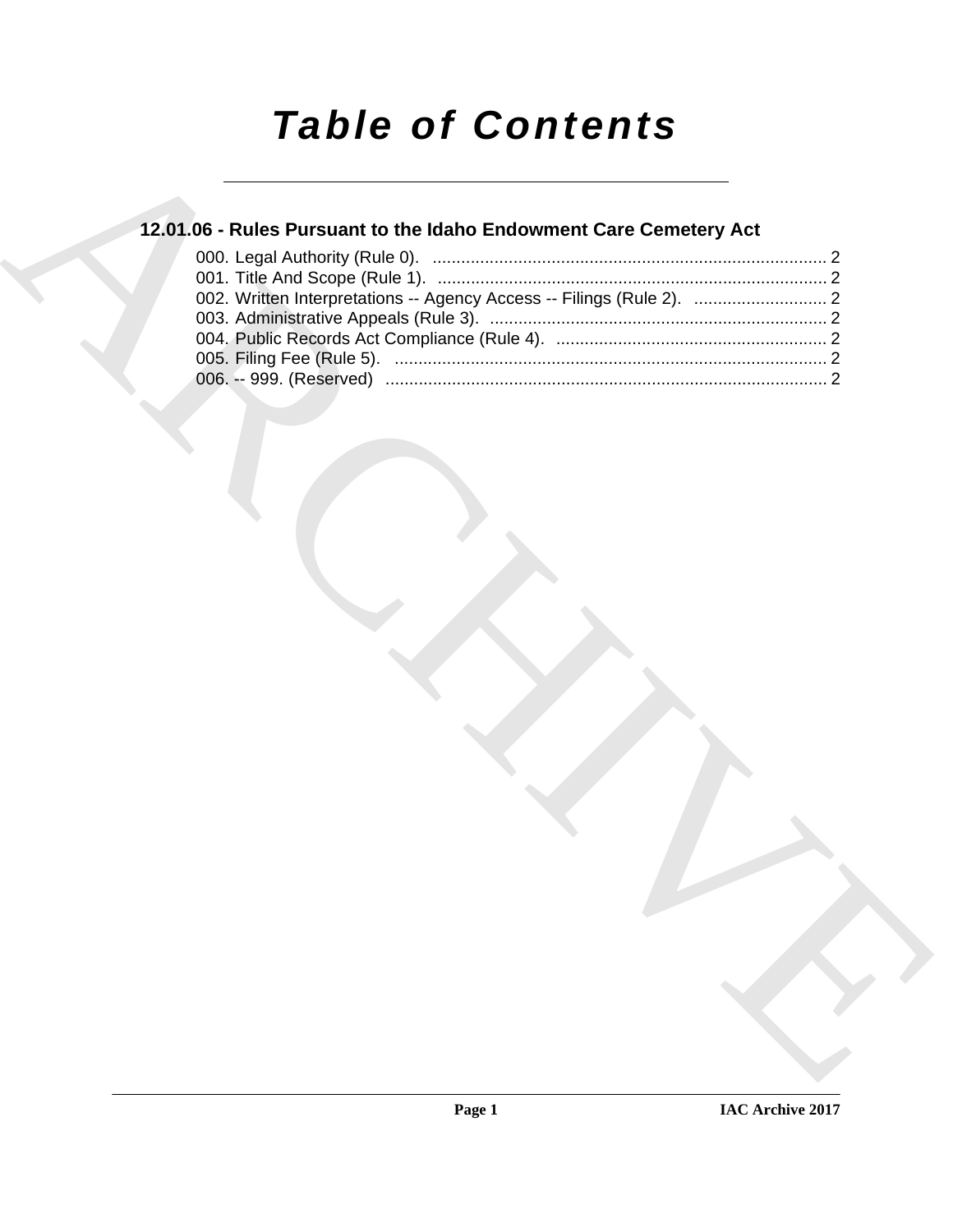#### **IDAPA 12 TITLE 01 CHAPTER 06**

#### <span id="page-1-0"></span>**12.01.06 - RULES PURSUANT TO THE IDAHO ENDOWMENT CARE CEMETERY ACT**

#### <span id="page-1-1"></span>**000. LEGAL AUTHORITY (RULE 0).**

This chapter is promulgated pursuant to Sections 27-411 and 27-416, Idaho Code.  $(7-1-93)$ 

#### <span id="page-1-2"></span>**001. TITLE AND SCOPE (RULE 1).**

The title of this chapter is the Endowment Care Cemetery Act Rules of the Idaho Department of Finance; and may be cited as IDAPA 12.01.06, "Rules Pursuant to the Idaho Endowment Care Cemetery Act." These rules implement statutory intent with respect to the regulation of endowment or perpetual care cemeteries in the state of Idaho.

(7-1-93)

#### <span id="page-1-3"></span>**002. WRITTEN INTERPRETATIONS -- AGENCY ACCESS -- FILINGS (RULE 2).**

**CHAPTER OF**<br>
12.01.05 - RULES PURSUANT TO THE IDAND ENDOWMENT CARE CEMETERY ACT<br>
13.01.1 - LEGAL AUTHORITY (RULE)<br>
13.1 - LEGAL AUTHORITY (RULE)<br>
13.1 - LEGAL AUTHORITY (RULE)<br>
13.1 - LEGAL AUTHORITY (RULE)<br>
13.1 - LEGAL Written interpretations of these rules are available by mail from the Idaho Department of Finance, P.O. Box 83720, Boise, Idaho 83720-0031. The street address of the agency is Idaho Department of Finance, 800 Park Boulevard, Suite 200, Boise, Idaho 83712. The telephone numbers of the agency are (208) 332-8000 - Administration; and (208) 334-3684 - Securities Bureau. The telephone number of the facsimile machine is (208) 334-2216. All filings with the agency in connection with rulemaking or contested cases shall be made with the Director of the Idaho Department of Finance, and shall include an original and one (1) copy. (7-1-93)

## <span id="page-1-4"></span>**003. ADMINISTRATIVE APPEALS (RULE 3).**

Administrative appeals are not available within the agency. (7-1-93)

#### <span id="page-1-5"></span>**004. PUBLIC RECORDS ACT COMPLIANCE (RULE 4).**

All rules contained in this chapter are public records. (7-1-93)

<span id="page-1-8"></span><span id="page-1-6"></span>**005. FILING FEE (RULE 5).** 

The filing fee for annual registration of a cemetery authority required by Section 27-411, Idaho Code, shall be one hundred fifty dollars (\$150). The fee shall be paid at the time of filing the annual registration statement. (7-1-93)

<span id="page-1-7"></span>**006. -- 999. (RESERVED)**